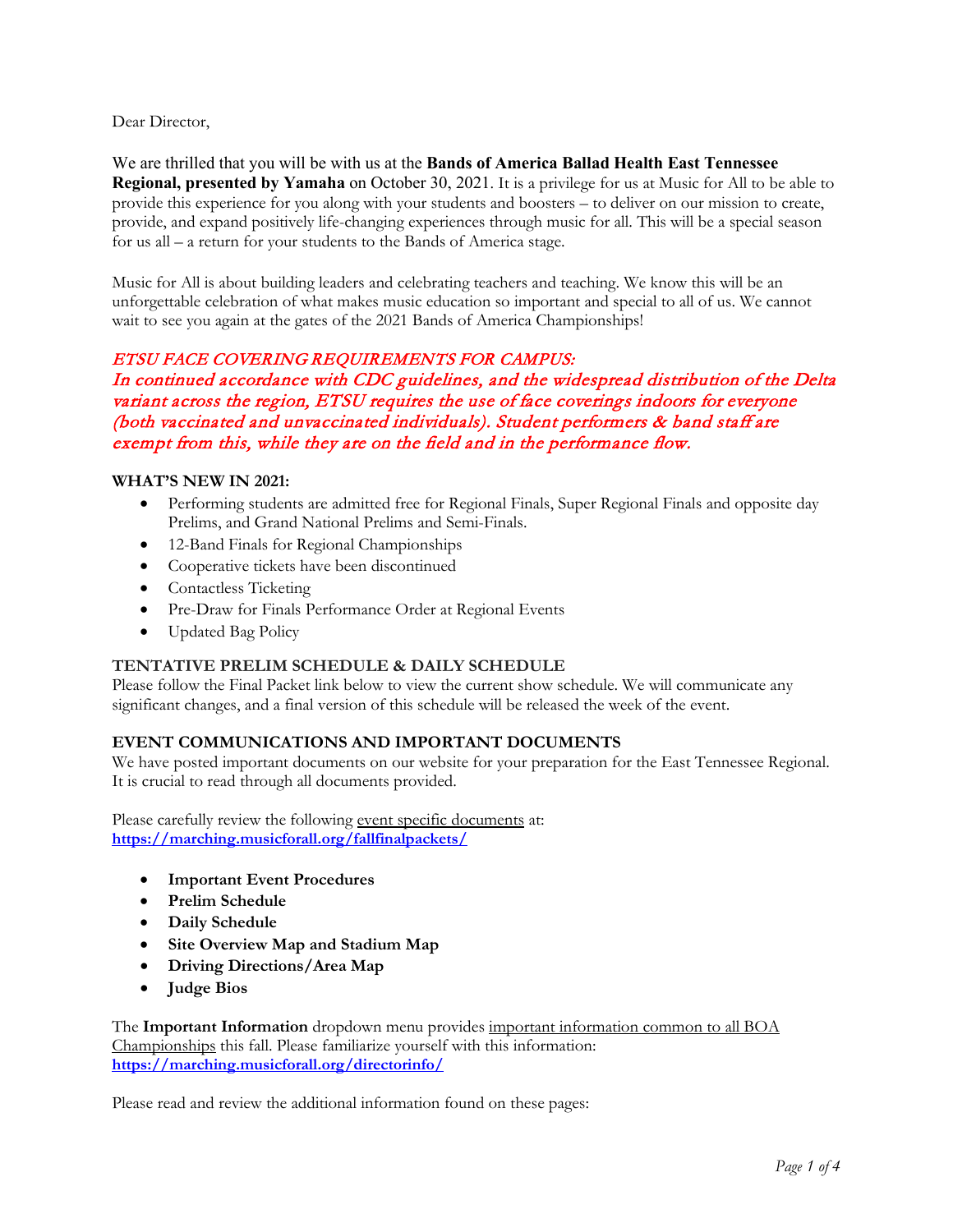- Fall Championship General Event Procedures
- Fall Championship Parking Information
- Fall Championship Picnic Information

## **CREDENTIALS**

All additional credentials above the standard 6 name badges and 25 field passes must be purchased by Monday, October 25<sup>th</sup>, with a credit card. The combination of additional name badges and field passes may not exceed 10. Of those 10, a maximum of 4 may be name badges.

Cost of additional East Tennessee Name Badges and Field Passes: \$40

# **BUS/EQUIPMENT TRUCK PARKING PASSES**

At the East Tennessee Regional, bus/truck parking passes are complimentary, but must be requested in advance. Once you complete your online parking pass request, you will receive a confirmation email which contains a link to a Dropbox folder, containing the parking pass template. Include your school name on the pass, and you may only print the number of parking passes you requested in the form. The number of vehicles admitted into the lots will be verified by BOA Staff. If you need to purchase additional passes, please fill out the form again.

#### **SPECTATOR PARKING**

There is no charge for spectator parking at the East Tennessee Regional, but space is limited in the adjacent parking structure. **Please advise your parents and boosters to arrive early and allow extra time to get to the stadium, especially during peak times.** Refer to the Important Event Procedures document for further details.

## **PROCEDURES AND ADJUDICATION HANDBOOK**

Please download the 2021 Bands of America Official Procedures and Adjudication Handbook ("rulebook") from<https://marching.musicforall.org/adjudication/> and review it carefully; specifically, the significant updates for 2021, listed at the front of the handbook.

## **SCRIPT AND PROGRAM BOOK BAND INFO**

The deadline to submit the information about your band that we need for the announcer's script and program books was August 26, 2021. FOR 2021: Regional Championship program books will be online, digital programs only and not printed. Super Regional and Grand National program books will be printed and available for purchase at the event. You'll find the link to the form in the Directors' Info at https://marching.musicforall.org/directorinfo/

## **EVENT DAY COMMUNICATIONS - BAND App**

Music for All will be using the BAND app as our pre-event AND event day communications tool. We highly suggest that you download the app to stay in communication with Music for All Staff. Feel free to share the link with any relevant staff that you would like to have access to information such as schedule changes, weather updates, etc.

Join the 2021 Bands of America Season long BAND:<https://band.us/n/afab512419HcS> Join the East Tennessee Regional BAND: <https://band.us/n/a3ab59q9fcU9b>

## NOTE - whoever you share the link with to join the BAND group will receive updates at the same time as you do, as well as have the ability to communicate directly with MFA event staff through the app.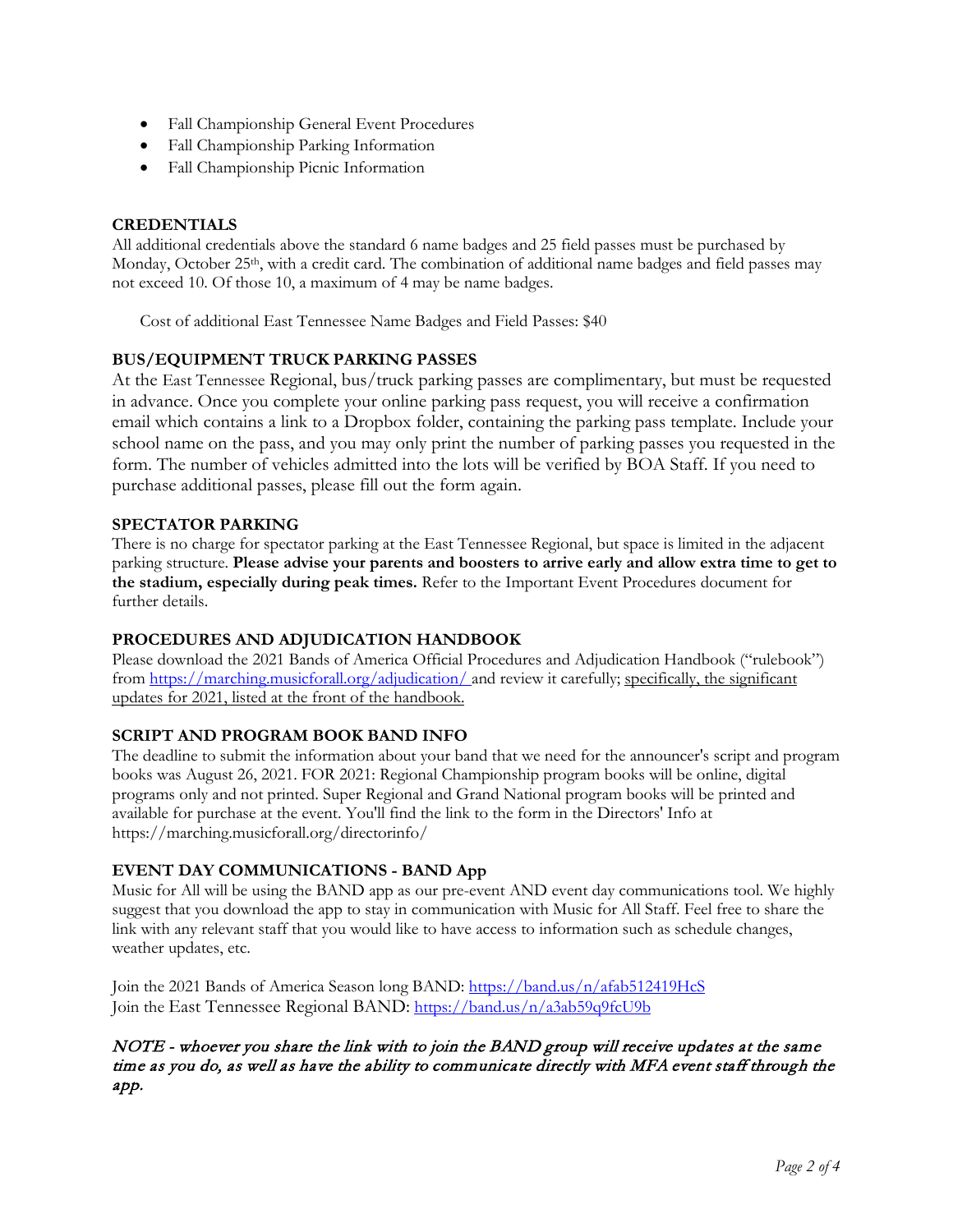#### **MFA Employees - Vaccination**

*Please share the following statements with your administration and community, as needed.*

Music for All recently announced it will require all salaried employees and contracted personnel to be vaccinated against COVID-19 prior to attendance at the 2021 Bands of America Championships. The safety and well-being of those attending Bands of America Championships continues to be a top priority for Music for All. The latest recommendations of scientists, health officials, and authorities are that the COVID-19 vaccine provides the best protection against severe infection. Music for All will follow local requirements for safety and policies for event spectators. Policies and guidelines will be posted on marching.musicforall.org prior to each event.

#### **FRIENDS AND FAMILY CAN'T BE THERE? WATCH LIVE ON BOALIVE.TV**

All 2021 Bands of America Championships will be live streamed on [BOALIVE.TV,](https://boalive.tv/) powered by BOX5 Media. Viewers can choose pay-per-view to watch one event, or a subscription for the best value to watch the entire BOA season. Please share this opportunity with your band boosters, students, and community so that those who cannot be there in person to cheer you on can enjoy performances from wherever they are.

#### **CONNECT WITH BANDS OF AMERICA AND MUSIC FOR ALL ONLINE**

Music for All will post photos, videos, and updates from each show this fall and we would love for you, your students, and your band's fans to join the conversation.

Encourage your band to follow Music for All and Bands of America on Facebook, Twitter, and Instagram so they don't miss any of the action. Use **#BOA2021** all season long and help promote music education in your community.

Facebook: [facebook.com/musicforallnetwork](http://www.facebook.com/musicforallnetwork) [facebook.com/bandsofamerica](http://www.facebook.com/bandsofamerica)

Instagram: @officialmusicforall Twitter: @BandsofAmerica and @musicforall

## **ADVOCACY IN ACTION**

Advocacy in Action is a signature program of Music for All designed to collect, recognize, and share effective practices and initiatives that support music education in our schools. The awards recognize and celebrate the commitment of school administrators, community leaders, teachers, and parents who believe in music education and are advocating to ensure that it is part of a comprehensive education for all children.

The Awards highlight the benefits of a strong music program and show what your school or community is doing to provide access and opportunity for active music-making. The Awards also allow educators to showcase their own music programs that are sometimes overlooked or not fully understood by members of the public beyond the school community. We hope that by celebrating these programs, we can inspire music education advocates nationwide to lead by example and take action in their own programs and communities. Designed to be a permanent, searchable resource, you can read and be inspired by the details of all our awardwinners online at **advocacy**.musicforall.org.

#### **SCHOLARSHIP OPPORTUNITIES**

The Music for All Marching Band Scholarships honor graduating seniors who intend to major in music education in college. All applicants must be nominated by the directors of bands performing at a 2021 Bands of America Fall Championship event. Please go to<https://marching.musicforall.org/scholarships/>to see more information and to apply before the October 25<sup>th</sup> deadline.

# **VOLUNTEER**